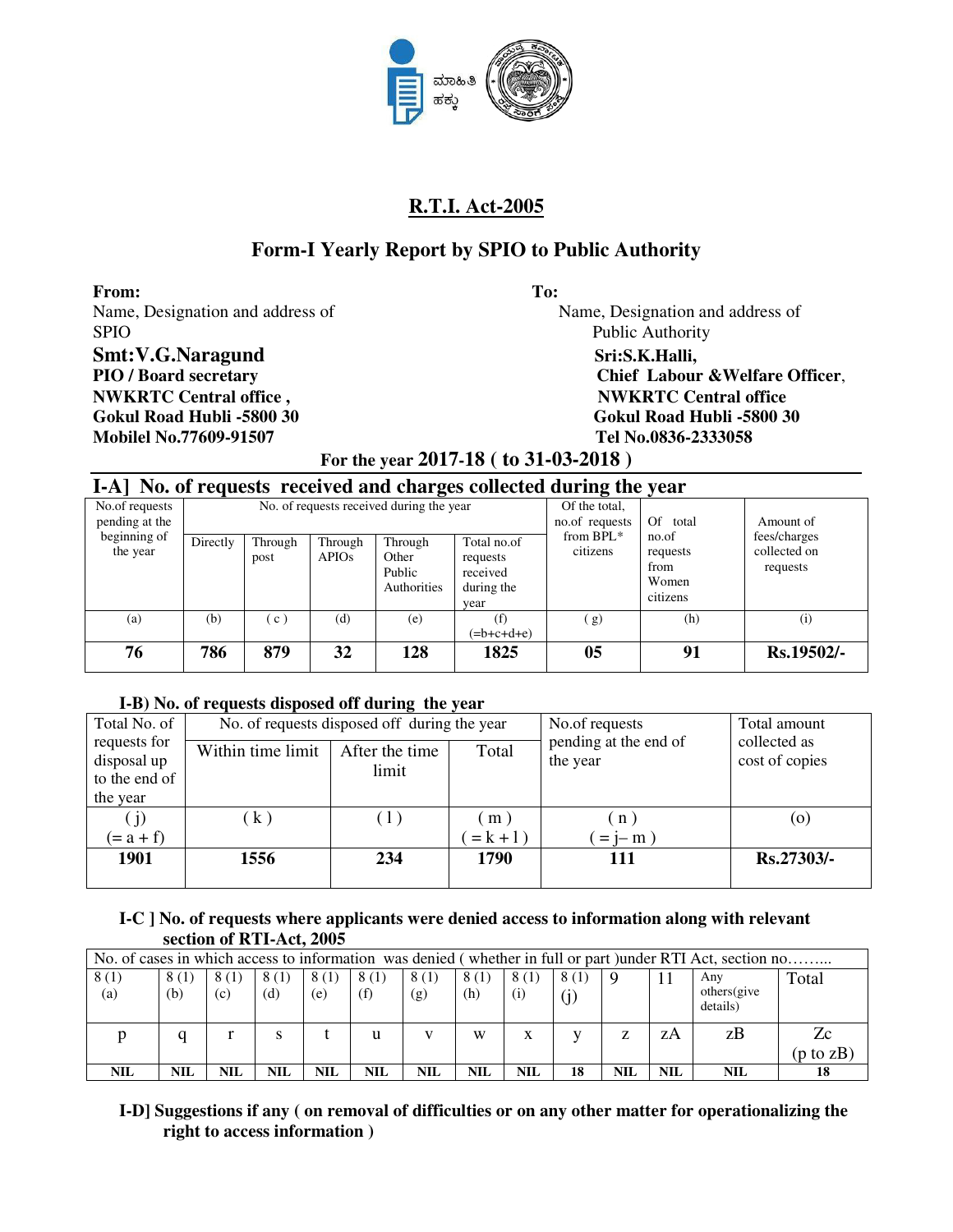**Date :05 .06.2018 Signature of the SPIO** 

# **R.T.I. Act-2005**

# **Form-II -Yearly Report by First Appellate Authority to Public Authority**

**From To**  Name, Designation and address of First Name, Designation and address of Appellate Authority Public Authority

**Sri:S.K.Halli, Sri:S.K.Halli, NWKRTC, Central Office**   $\bullet$  **NWKRTC, Central Office Gokul Road, HUBLI-580 030 Gokul Road, HUBLI-580 030 Tel No.0836- 2333058 Tel No. 0836-2333058**

**Chief Labour &Welfare Officer,** 

|               |                                                                             |                               |              | $101$ and $1041$ = 0.1. To $100$ at $00$ = 0.10. |              |               |             |  |  |  |  |
|---------------|-----------------------------------------------------------------------------|-------------------------------|--------------|--------------------------------------------------|--------------|---------------|-------------|--|--|--|--|
|               | II -A] No. of appeals under consideration and fees/charges collected if any |                               |              |                                                  |              |               |             |  |  |  |  |
| No.of         |                                                                             | No.of appeals received during |              | Total for                                        | Of the total | Of total      | Amount of   |  |  |  |  |
| pending at    |                                                                             | this year                     |              | disposal up to                                   | no. of       | no.of         | fees        |  |  |  |  |
| the beginning | Through                                                                     | Directly                      | Total        | the end of the                                   | appeals      | requests from | /charges if |  |  |  |  |
| of the year   | <b>APIO</b>                                                                 |                               | $= b + c$ )  | year                                             | from BPL*    | Women         | any,        |  |  |  |  |
|               |                                                                             |                               |              | $(=a+d)$                                         | citizens     | citizens      | collected   |  |  |  |  |
|               |                                                                             |                               |              |                                                  |              |               | during the  |  |  |  |  |
|               |                                                                             |                               |              |                                                  |              |               | year on     |  |  |  |  |
|               |                                                                             |                               |              |                                                  |              |               | appeals     |  |  |  |  |
| a)            | $\mathbf{b}$                                                                | (c <sup>1</sup> )             | $\mathbf{d}$ | e                                                | f            | $g_{\alpha}$  | (h)         |  |  |  |  |
| 03            | 14                                                                          | 36                            | 50           | 53                                               | 02           | 01            | 140         |  |  |  |  |

**For the year 2017-18 ( to 31-03-2018 )** 

\* Below poverty line.

## **II-B ] No. of appeals disposed off**

| No. of appeals disposalsed off during the year | Appeals pending at the<br>end of the year |  |  |  |  |  |  |  |
|------------------------------------------------|-------------------------------------------|--|--|--|--|--|--|--|
| With in the time limit                         | After the time limit<br>Total<br>$=$ i +i |  |  |  |  |  |  |  |
|                                                |                                           |  |  |  |  |  |  |  |
| 37                                             |                                           |  |  |  |  |  |  |  |

## **II-C] No. of appea1s where orders of SPIO denying access to information were upheld.**

| <b>NIL</b>  |                                                                                                                       |             | <b>NIL</b>  | <b>NIL</b>  |             | NIL   NIL   NIL |                          | <b>NIL</b>  | <b>NIL</b> | <b>NIL</b> |    | <b>NIL</b>                     | NII   |
|-------------|-----------------------------------------------------------------------------------------------------------------------|-------------|-------------|-------------|-------------|-----------------|--------------------------|-------------|------------|------------|----|--------------------------------|-------|
| m           | n                                                                                                                     | $\Omega$    |             |             |             |                 |                          | u           |            | W          | X  |                                |       |
| 8(1)<br>(a) | 8(1)<br>(b)                                                                                                           | 8(1)<br>(c) | 8(1)<br>(d) | 8(1)<br>(e) | 8(1)<br>(f) | 8(1)<br>(g)     | 8(1)<br>(h)              | 8(1)<br>(i) | 8(1)       | -9         | 11 | Any<br>others(give<br>details) | Total |
|             |                                                                                                                       |             |             |             |             |                 |                          |             |            |            |    |                                |       |
|             | RTI Act, section no                                                                                                   |             |             |             |             |                 |                          |             |            |            |    |                                |       |
|             | No. of cases in which access to information was denied and orders of SPIO were upheld (whether in full or part) under |             |             |             |             |                 |                          |             |            |            |    |                                |       |
|             |                                                                                                                       |             |             |             |             |                 | $\overline{\phantom{a}}$ |             |            |            |    |                                |       |

## **II-D] Suggestions if any ( on removal of difficulties or on any other matter for operationalizing the right to access information )**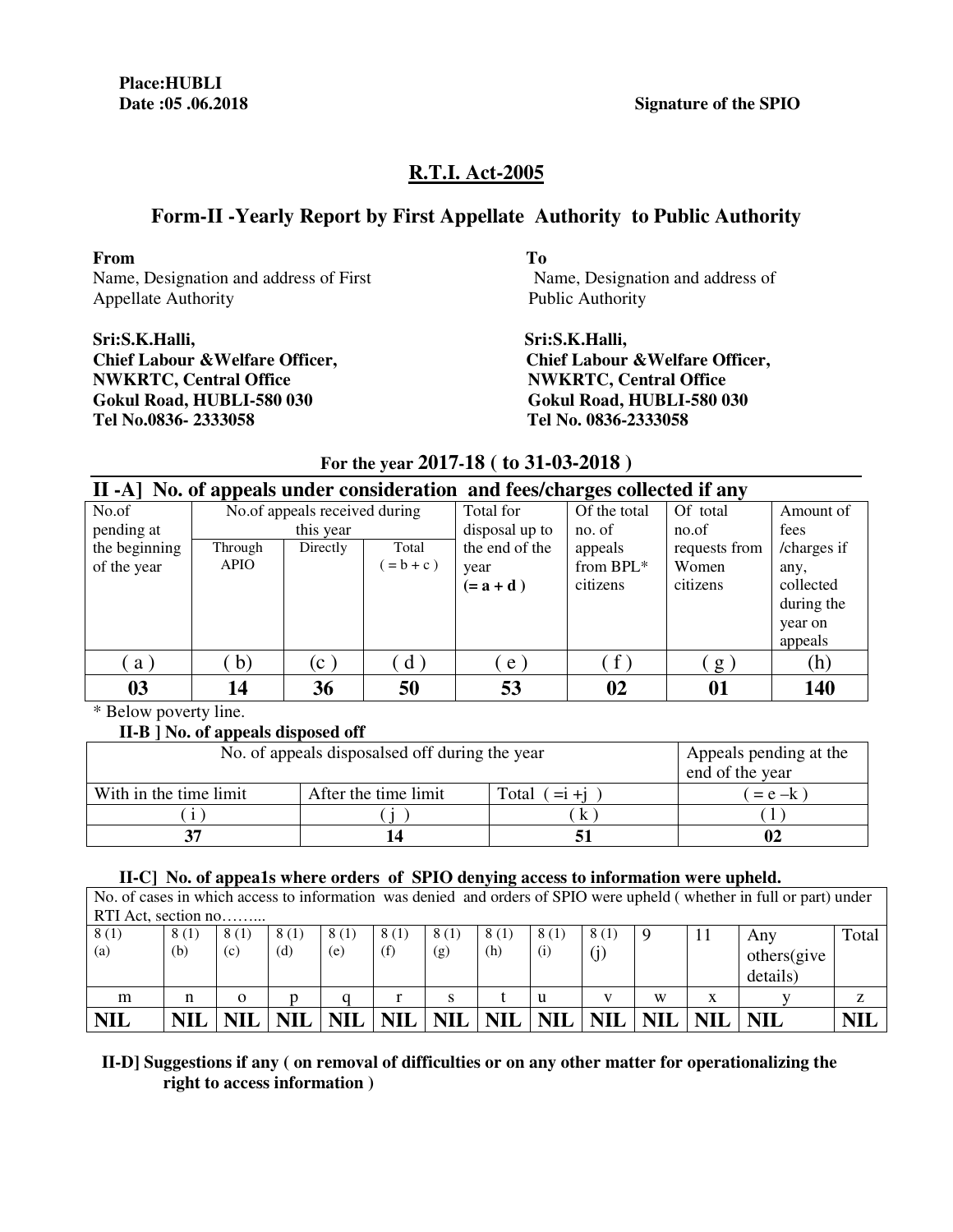#### **Form-III-Yearly Report by Public Authority to Department For the year 2017-18 ( to 31-03-2018 )**

|                                           | $101$ and $101$ $101$ and $100$ and $100$ and $100$ |
|-------------------------------------------|-----------------------------------------------------|
| From:                                     | Tо                                                  |
| Name, Designation and address of          | Name, Designation and address of                    |
| <b>Public Authority</b>                   | Secretary / Principal Secretary of the Department   |
| Sri:S.K.Halli,                            | Dr   B Basavaraju, I.A.S                            |
| Chief Labour & Welfare Officer,           | <b>Principal Secretary to Government,</b>           |
| Central Offices, Gokul Road, Hubli-580030 | <b>Transport Department M.S.Building</b>            |
| Tel No:0836-2333058                       | Bangaluru-560 001                                   |
|                                           | Tel No:080-22353912                                 |

#### **III-A ] Disposal of requests.**

| Total No. of<br>PIO <sub>s</sub> under the | No. of requests<br>for disposal                                                  | No. of requests disposed off<br>during the year |                            |               | No. of requests pending at the end of the year |
|--------------------------------------------|----------------------------------------------------------------------------------|-------------------------------------------------|----------------------------|---------------|------------------------------------------------|
| Public<br>Authority                        | (pending at the<br>beginning of<br>the year plus<br>received during<br>the year) | Within<br>the time<br>limit                     | After<br>the time<br>limit | Total         |                                                |
| a                                          | b                                                                                | $\mathbf{C}$                                    | d                          | e<br>$(=c+d)$ | $(=b-e)$                                       |
| 158                                        | 1901                                                                             | 1556                                            | 234                        | 1790          | 111                                            |

#### **III-B] No.of requests where applicants were denied access to information whether in full or part along with relevant section of RTI Act,2005.**

| No. of cases in which access to information was denied (whether in full or part) under RTI Act section No |            |         |            |         |            |         |         |             |         |            |     |            |       |
|-----------------------------------------------------------------------------------------------------------|------------|---------|------------|---------|------------|---------|---------|-------------|---------|------------|-----|------------|-------|
| 8(1)(a)                                                                                                   | 8(1)(b)    | 8(1)(c) | 8(1)(d)    | 8(1)(e) | 8(1)(f)    | 8(1)(g) | 8(1)(h) | 8(1)(i)     | 8(1)(i) | , 9        | -11 | Others     | Total |
|                                                                                                           |            |         |            |         |            |         |         |             |         |            |     | (give      |       |
|                                                                                                           |            |         |            |         |            |         |         |             |         |            |     | details)   |       |
|                                                                                                           | n          |         |            | K       |            | m       | n       | $\mathbf 0$ |         |            |     |            |       |
| <b>NIL</b>                                                                                                | <b>NIL</b> | NIL     | <b>NIL</b> | NIL     | <b>NIL</b> | NIL     | NIL     | <b>NIL</b>  | 07      | <b>NIL</b> | NIL | <b>NIL</b> | 07    |

## **III-C] No.of First Appeals disposed off(U/s 19(1)}**

|                  |             |            | $\sim$ $\sim$ $\sim$ |             |                                                    |
|------------------|-------------|------------|----------------------|-------------|----------------------------------------------------|
| No.of $1st$      | Total No.of | No.of      | No.of                | Total       | No.appeals pending at the end of the year $(=b-e)$ |
| Appellate        | appeals for | appeals    | appeals              | No.appeals  |                                                    |
| Authorities      | disposal    | disposed   | disposed             | disposed    |                                                    |
| under the public | (pending at | off within | off after            | $(=e+f)$    |                                                    |
| Authority        | the         | time limit | time limit           |             |                                                    |
| Sec.19(1)        | beginning   |            |                      |             |                                                    |
|                  | plus        |            |                      |             |                                                    |
|                  | received    |            |                      |             |                                                    |
|                  | during the  |            |                      |             |                                                    |
|                  | year)       |            |                      |             |                                                    |
| (a)              | (b)         | (c)        | (d)                  | $(e)(=c+d)$ |                                                    |
| 13               | 53          | 37         | 14                   | 51          | 02                                                 |

**III-D] No. of appeals where orders of SPIO denying access to information were upheld.**  III-D] Suggestions if any ( on removal of difficulties or on any other matter for

| operationalizing right to access information                                                                   |             |             |              |             |             |             |             |             |             |            |            |                                |            |
|----------------------------------------------------------------------------------------------------------------|-------------|-------------|--------------|-------------|-------------|-------------|-------------|-------------|-------------|------------|------------|--------------------------------|------------|
| No. of cases in which orders denying access to information were upheld (whether in full or part) under section |             |             |              |             |             |             |             |             |             |            |            |                                |            |
| 8(1)<br>(a)                                                                                                    | 8(1)<br>(b) | 8(1)<br>(c) | 8 (1)<br>(d) | 8(1)<br>(e) | 8(1)<br>(f) | 8(1)<br>(g) | 8(1)<br>(h) | 8(1)<br>(i) | 8(1)<br>(j) |            | 11         | Any<br>others(give<br>details) | Total      |
|                                                                                                                | h           |             |              | k.          |             | m           | n           | $\Omega$    | D           |            |            |                                |            |
| <b>NIL</b><br>-------                                                                                          | <b>NIL</b>  | <b>NIL</b>  | <b>NIL</b>   | <b>NIL</b>  | NIL         | <b>NIL</b>  | <b>NIL</b>  | <b>NIL</b>  | <b>NIL</b>  | <b>NIL</b> | <b>NIL</b> | <b>NIL</b>                     | <b>NIL</b> |

**place:HUBLI** 

**Date :05 .06.2018**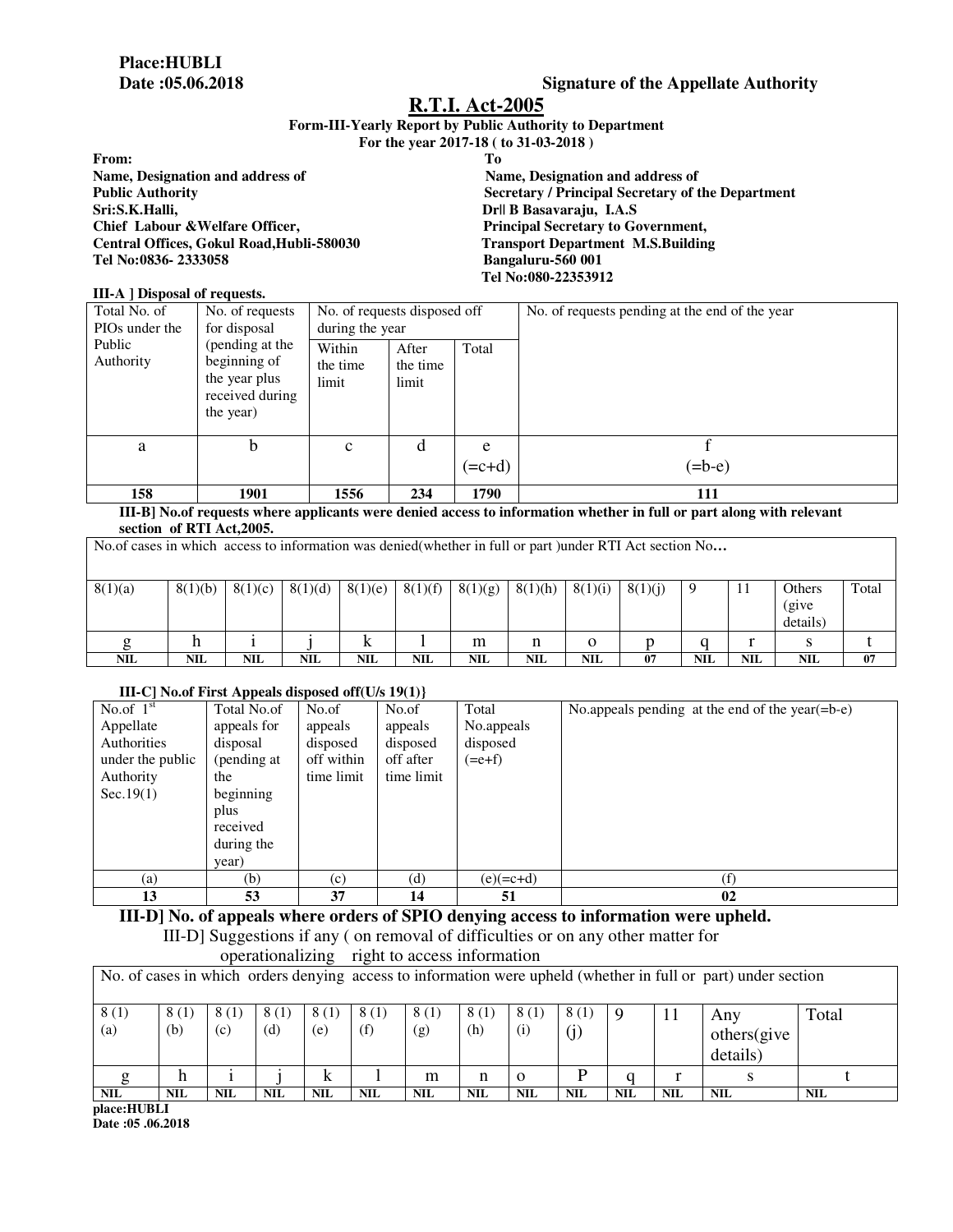### **Form-IV-Yearly Report by Department to Karnataka Information Commission**

From : To : The second second second second second second second second second second second second second second second second second second second second second second second second second second second second second sec **Dr|| B Basavaraju, I.A.S** Karnataka Information Commission **Principal Secretary to Government, Gate 2, Room No 346-347 3rd Floor Transport Department, M.S.Building , M.S.Building ,Bangaluru.560001 Bangaluru-560001 Tel No:080-22353912 Tel No.080-22371191** 

| [For the year 2017-18 ( Up-to the end of 31-03-2018)                             |  |
|----------------------------------------------------------------------------------|--|
| [IV-A] Request disposed off and fees/ charges collected ( Public Authority wise) |  |

| No. of PAs     | No. of      | No. of requests for | Of the    | Of total | Amount       | Total<br>No. | Of the    | No. of requests |
|----------------|-------------|---------------------|-----------|----------|--------------|--------------|-----------|-----------------|
| under the Dept | <b>PIOs</b> | disposal with the   | Total     | no.of    | of           | of           | total     | Pending         |
|                | under the   | Public Authority    | Requests, | requests | fees/charges | requests     | disposed  | the end of the  |
|                | Public      | (pending at the     | Requests  | from     | collected on | disposed     | no. of    | year with the   |
|                | Authority   | beginning plus      | From BPL  | Women    | requests     | off          | requests  | Public          |
|                |             | received during the | Citizens  | citizens | during       |              | disposed  | Authority       |
|                |             | year)               |           |          | the year     |              | off after | $=3-7$ )        |
|                |             |                     |           |          |              |              | the time  |                 |
|                |             |                     |           |          |              |              | limit     |                 |
|                | ◠           |                     |           |          |              |              |           | Q               |
|                |             |                     |           |          |              |              |           |                 |
| <b>NWKRTC</b>  | 158         | 1901                | 05        | 91       | Rs.19502/-   | 1790         | 234       | 111             |

\* add more rows for public authorities as necessary

### **IV-B] Public Authority wise no. of requests where access to information was denied ( whether in full or part) with relevant section of RTI Act, 2005**

| Serial     | No. of cases in which access to information was denied (whether in full or part) under RTI Act section |            |            |       |            |            |            |            |            | Total     |            |            |             |             |
|------------|--------------------------------------------------------------------------------------------------------|------------|------------|-------|------------|------------|------------|------------|------------|-----------|------------|------------|-------------|-------------|
| No.of      |                                                                                                        | $no$       |            |       |            |            |            |            |            | $(=11 +$  |            |            |             |             |
| Public     | 8(1)                                                                                                   | 8(1)       | 8(1)       | 8 (1) | 8(1)       | 8(1)       | 8(1)       | 8(1)       | 8(1)       | 8(1)      |            | -11        | Any         | $12+$       |
| Authority  | (a)                                                                                                    | (b)        | (c)        | (d)   | (e)        | (f)        | (g)        | (h)        | (i)        | $\rm (j)$ |            |            | others(give | $\dots +23$ |
|            |                                                                                                        |            |            |       |            |            |            |            |            |           |            |            | details)    |             |
|            |                                                                                                        |            |            |       |            |            |            |            |            |           |            |            |             |             |
|            |                                                                                                        |            |            |       |            |            |            |            |            |           |            |            |             |             |
|            |                                                                                                        |            |            |       |            |            |            |            |            |           |            |            |             |             |
|            |                                                                                                        |            |            |       |            |            |            |            |            |           |            |            |             |             |
| 10         |                                                                                                        | 12         | 13         | 14    | 15         | 16         | 17         | 18         | 19         | 20        | 21         | 22         | 23          | 24          |
| <b>NIL</b> | <b>NIL</b>                                                                                             | <b>NIL</b> | <b>NIL</b> | NIL   | <b>NIL</b> | <b>NIL</b> | <b>NIL</b> | <b>NIL</b> | <b>NIL</b> | 09        | <b>NIL</b> | <b>NIL</b> | <b>NIL</b>  | 09          |

## **IV-C] Report by Department- Public Authority wise disposal of First Appeals**

| Serial        | No. of First | No. of          | No. of     | No. of appeals disposed | No. of Appeals Pending           |
|---------------|--------------|-----------------|------------|-------------------------|----------------------------------|
| No. of Public | Appellate    | Appeals for     | appeals    | off after time limit    | at the end of the year $5-(6+7)$ |
| Authority     | Authorities  | disposal        | disposed   |                         |                                  |
|               | (FAAs)       | (pending)       | off within |                         |                                  |
|               |              | at the          | the time   |                         |                                  |
|               |              | beginning plus  | limit      |                         |                                  |
|               |              | received during |            |                         |                                  |
|               |              | the year)       |            |                         |                                  |
|               |              |                 | h          |                         |                                  |
| <b>NWKRTC</b> | 13           | 53              | 37         | 14                      | 02                               |

## **IV-D] Public Authority Wise no. of appeals where orders of PIO denying access to information were upheld with relevant section of RTI Act,2005.**

| Serial    | No. of appeals in which orders of PIOs denying access to information were confirmed |    |     |     |     |    |     |     |     | Total |    |             |  |
|-----------|-------------------------------------------------------------------------------------|----|-----|-----|-----|----|-----|-----|-----|-------|----|-------------|--|
| No.of     | (whether in full or part) under RTI Act section no                                  |    |     |     |     |    |     |     |     |       |    |             |  |
| Public    |                                                                                     |    |     | 8   |     |    |     |     | 8   |       | 11 | Any         |  |
| Authority |                                                                                     |    |     |     |     |    |     |     |     |       |    | others(give |  |
|           | (a)                                                                                 | b) | (c) | (d) | (e) |    | (g) | (h) | (i) |       |    | details)    |  |
|           |                                                                                     |    |     |     |     |    |     |     |     |       |    |             |  |
|           |                                                                                     |    |     |     | ◠   | 13 | 14  |     | 16  | 18    | 19 | 20          |  |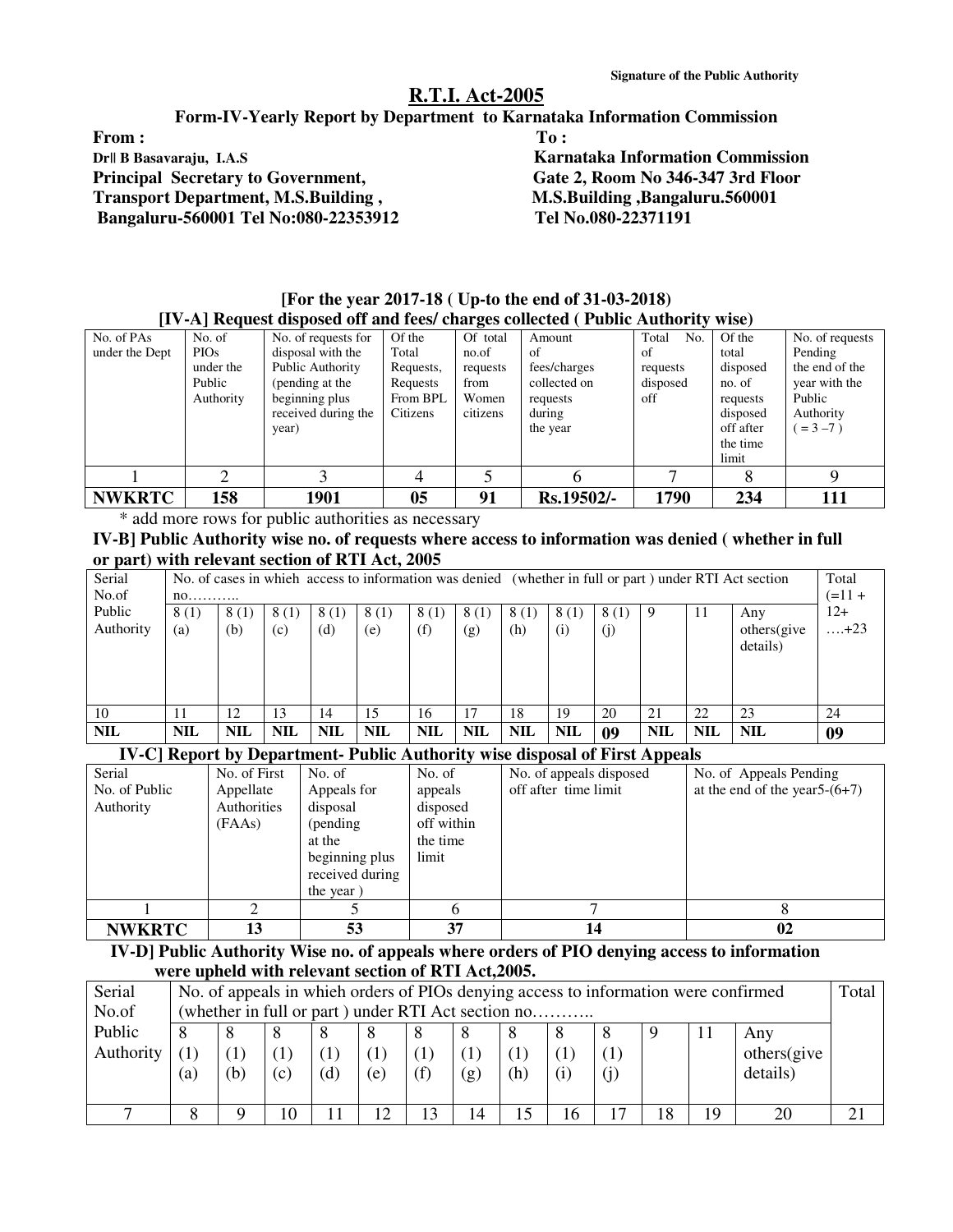\* add more rows for more public authorities as necessary

**IV-E] Classification of applications ( Summary for entire Department )** 

| Pendency @<br>the<br>beginning of<br>the year | No. of<br>Applications<br>received<br>directly | No. of<br>Applications<br>received<br>through<br>post | No. of<br>Applications<br>received<br>through<br>other APIOs | No. of<br>Applications<br>received<br>through<br>other PIOs | Total No. of<br>applications<br>for consideration<br>during the year<br>$(1+2+3+4+5)$ | No. of BPL<br>Applicants | Of total<br>no.of<br>requests<br>from<br>Women<br>citizens | No.of<br>Applica<br>tions<br>disposed<br>Off<br>during<br>the year | No.of<br>Applications<br>under RTI<br>Act pending<br>at the end of<br>the year<br>$(6-9)$ |
|-----------------------------------------------|------------------------------------------------|-------------------------------------------------------|--------------------------------------------------------------|-------------------------------------------------------------|---------------------------------------------------------------------------------------|--------------------------|------------------------------------------------------------|--------------------------------------------------------------------|-------------------------------------------------------------------------------------------|
|                                               |                                                |                                                       | 4                                                            |                                                             | h                                                                                     | −                        | o                                                          | a                                                                  | 10                                                                                        |
| 76                                            | 786                                            | 879                                                   | 32                                                           | 128                                                         | 1901                                                                                  | 05                       | 91                                                         | 1790                                                               | 111                                                                                       |

**IV-F] Classifications of appeals ( Summary for entire Department )** 

| Pendency @ the<br>beginning of the<br>year | No. of<br>appeals<br>received<br>directly | No. of<br>Appeals<br>received<br>trough APIOs | Total No. of<br>appeals<br>for consideration<br>during the year | No. of appeals<br>from BPL citizens<br>received<br>duriing the year | Of total<br>no.of<br>requests<br>from<br>Women<br>citizens | No. of appeals<br>Disposed off<br>during the<br>year | No. of appeals under<br>RTI Act pending at<br>the end of the year. |
|--------------------------------------------|-------------------------------------------|-----------------------------------------------|-----------------------------------------------------------------|---------------------------------------------------------------------|------------------------------------------------------------|------------------------------------------------------|--------------------------------------------------------------------|
|                                            |                                           |                                               |                                                                 |                                                                     |                                                            |                                                      |                                                                    |
| 03                                         | 36                                        | 14                                            | 53                                                              | 02                                                                  | 01                                                         |                                                      | 02                                                                 |

 **IV-G] Suggestions if any ( on removal of difficulties or on any other matter for operationalizing the right to access information )** 

**Place: HUBLI** 

## **Signature of the Principal Secretary Transport Department**